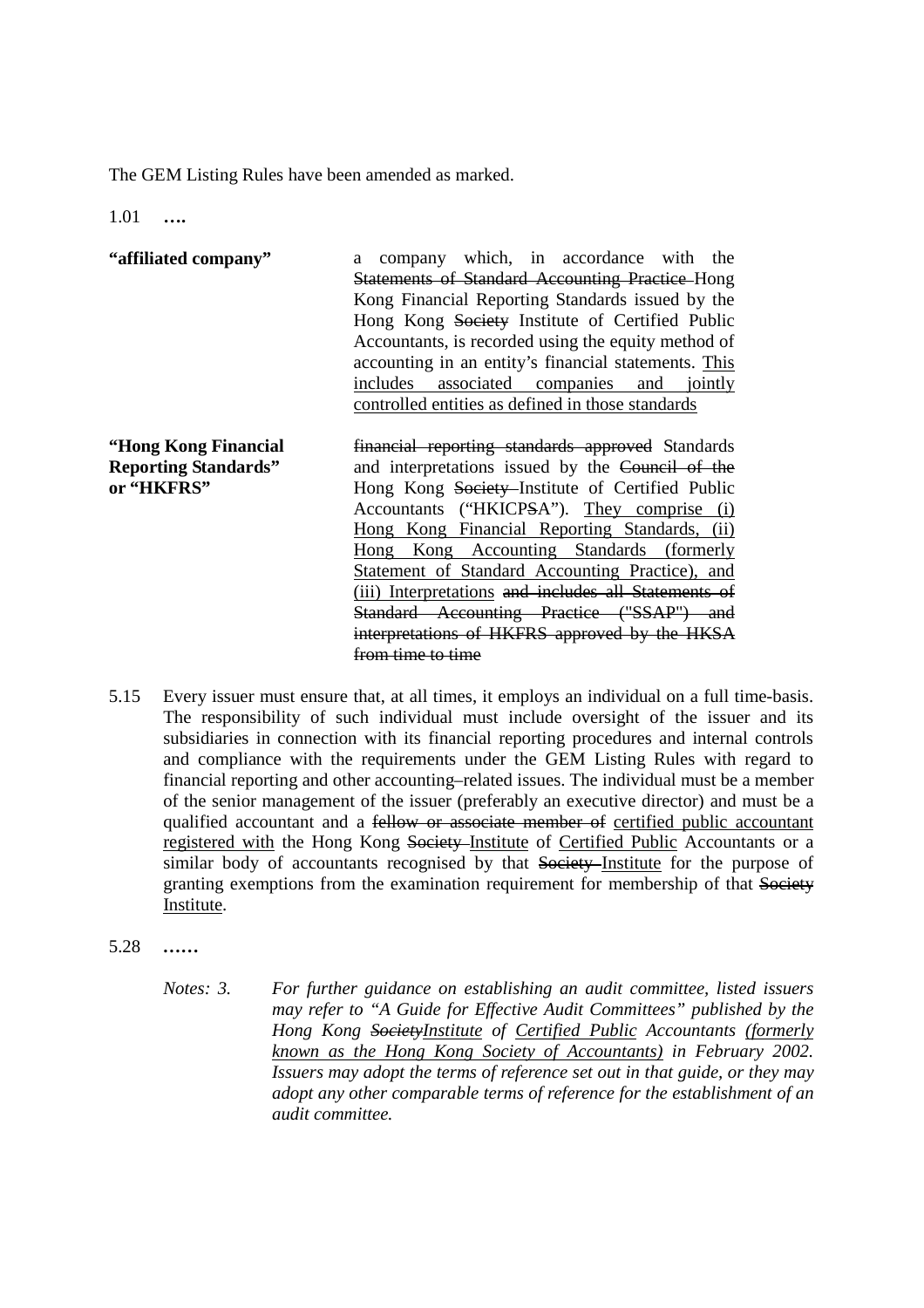- 7.02 All accountants' reports must be prepared by professional certified public accountants who are qualified under the Professional Accountants Ordinance for appointment as auditors of a company and who are independent both of the issuer and of any other company concerned to the same extent as that required of an auditor under the Companies Ordinance and in accordance with the requirements on independence issued by the Hong Kong Society Institute of Certified Public Accountants, provided that, in the case of a circular issued by a listed company in connection with the acquisition of an overseas company, the Exchange may be prepared to permit the accountants' report to be prepared by a firm of accountants which is not so qualified but which is acceptable to the Exchange. Such a firm must normally have an international name and reputation and be a member of a recognised body of accountants.
- 7.08(3) the accountants' report must state that it has been prepared in accordance with the Auditing Guideline – Prospectuses and the reporting accountant (Statement 3.340) issued by the Hong Kong Society Institute of Certified Public Accountants;
- 7.18 **......** 
	- *Note: Where a listing applicant is seeking a simultaneously listing and is precluded by the regulation in that jurisdiction from making adjustments as envisaged by rule 7.18, additional information should be provided to show details of the adjustments (if any) and the effect of such on the results and net assets and liabilities as if such adjustments would have been made for purpose of the accountants' report prepared on the basis in accordance with the Auditing Guideline "Prospectus and the Reporting Accountant" issued by the Hong Kong Society Institute of Certified Public Accountants."*
- 18.09(3) Where a listed issuer includes in its annual report particulars of a connected related party transaction or continuing connected related party transaction (as the case may be) in accordance with the Statement of Standard Accounting Practice "Related Party Disclosures" or Hong Kong Accounting Standard "Related Party Disclosures", as appropriate, issued by the Hong Kong Society Institute of Certified Public Accountants or applicable International Financial Reporting Standards, a statement as to whether or not the transaction falls under the definition of "connected transaction" or "continuing connected transaction" (as the case may be) in Chapter 20. The listed issuer must also confirm whether or not it has complied with the disclosure requirements in accordance with Chapter 20.
- 18.20 A statement as to the reasons for any significant departure from accounting standards approved by the Hong Kong Society Institute of Certified Public Accountants, if the relevant accounts are drawn up in accordance with Hong Kong Financial Reporting Standards, or the International Accounting Standards Board, if the relevant accounts are drawn up in accordance with International Financial Reporting Standards.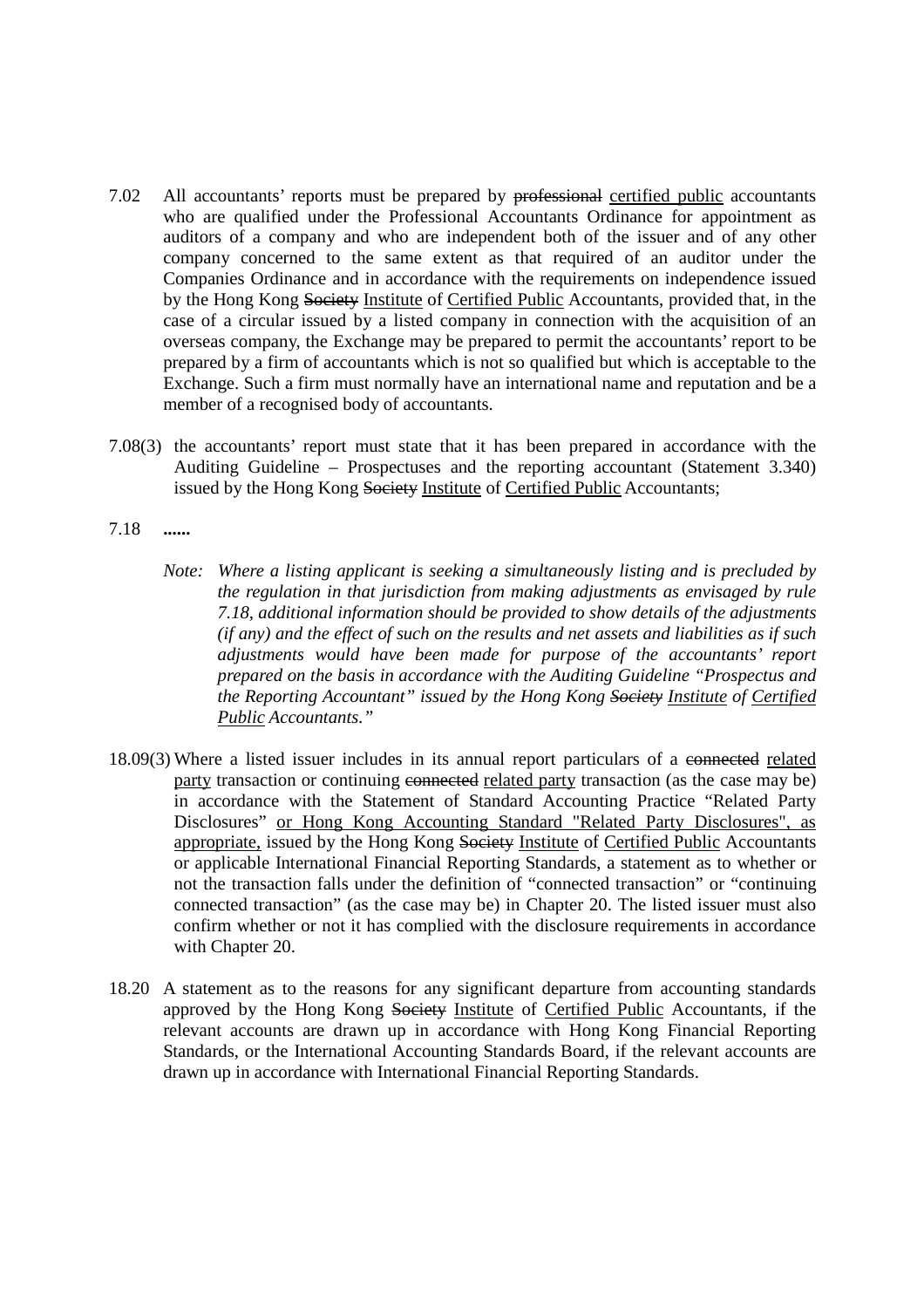20.11 **……**

- (4) (c) **……** 
	- *Notes: 1. A company which is an "associate" of a person referred to in rules 20.11(1), (2) or (3) only because that person has an indirect interest in the company through its shareholding in the listed issuer is not a connected person.* 
		- *2. A non wholly-owned subsidiary will not be regarded as an associate of a substantial shareholder of that non whollyowned subsidiary if such substantial shareholder is a connected person only by virtue of being a director of the non wholly-owned subsidiary and/or is a substantial shareholder in the non wholly-owned subsidiary concerned.*
- 24.14 The accounts must be audited to a standard comparable to that required by the Hong Kong Society Institute of Certified Public Accountants or by the International Auditing and Assurance Standards Board of the International Federation of Accountants.
- 25.26 The accounts must be audited to a standard comparable to that required by the Hong Kong Society Institute of Certified Public Accountants or by the International Auditing and Assurance Standards Board of the International Federation of Accountants.
- 31.43 The accounts must be audited to a standard comparable to that required by the Hong Kong Society Institute of Certified Public Accountants or by the International Auditing and Assurance Standards Board of the International Federation of Accountants.

*Paragraph 3(2) of Appendix 9* 

## **3. Transaction Levy on New Issues**

(2) The transaction levy together with the investor compensation levy shall be calculated on an aggregated basis at the aggregate rate of 0.007 per cent. (rounded to the nearest cent) (or such other rate or by applying the percentage rates as specified from time to time in the Securities and Futures (Levy) Order and the Securities and Futures (Investor Compensation - Levy) Rules) of to the total consideration payable to the issuer by a subscriber/purchaser for each security under the relevant Qualifying Transaction.

*Note 4 to paragraph C.3.3 of Appendix 15*

C.3.3 **……** 

(n) **…**